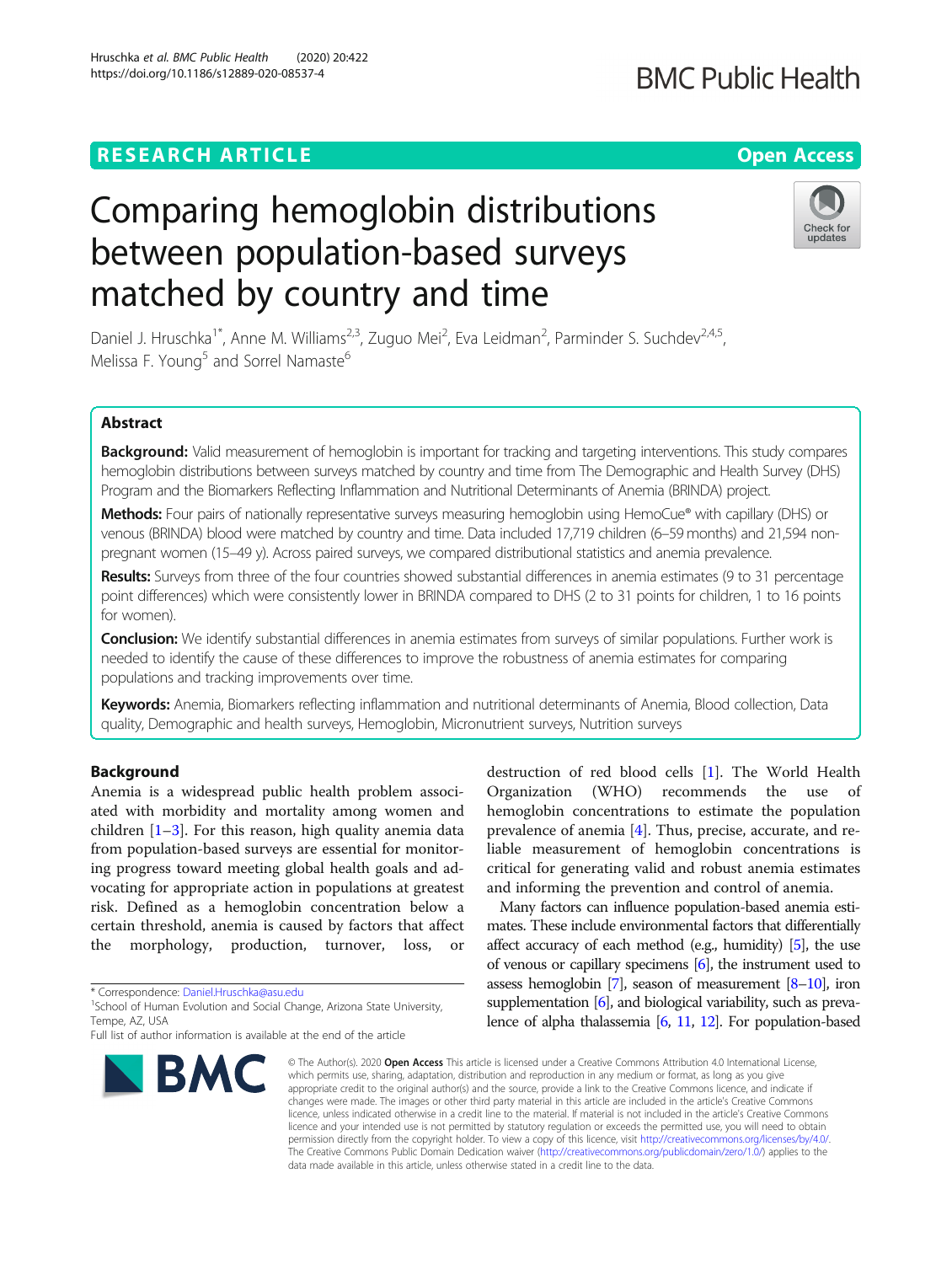surveys, the HemoCue® analyzer is the most routinely used device to measure hemoglobin concentrations in field settings (HemoCue AB, Angelholm, Sweden) system [\[4\]](#page-8-0). This device is relatively inexpensive, easily portable, does not require a cold chain, and produces a result within a minute. It is generally considered to be capable of providing precise and accurate measurements of hemoglobin concentrations using either capillary blood—obtained by puncturing the ball of the finger or heel—or venous blood—obtained by direct puncture to a vein [\[13](#page-9-0), [14](#page-9-0)]. However, emerging evidence indicates many methodological factors, including pre-analytic factors [[15\]](#page-9-0), can influence hemoglobin readings using the HemoCue®. Variance in the collection of capillary blood can lead to falsely low readings and in some cases higher readings [\[7](#page-8-0), [16](#page-9-0), [17](#page-9-0)]. Incorrect techniques include not allowing alcohol solution to dry before puncturing the finger, shallow puncture, squeezing or milking the finger, microcuvette contains air bubbles, incomplete filling and re-dipping of microcuvette, damaged or expired microcuvettes and blood clotting [[17\]](#page-9-0). Apart from the blood collection technique, studies have cited inherent drop-to-drop variability in hemoglobin concentrations [\[18](#page-9-0)].

Compared to research on anthropometric data quality in population-based surveys [\[19](#page-9-0)–[21](#page-9-0)], research aimed at assessing the robustness of hemoglobin and anemia estimates in population-based surveys is still in its infancy [\[6,](#page-8-0) [22](#page-9-0)]. Given the importance of international population-based anemia estimates for tracking progress toward global health goals and prioritizing action for the most vulnerable populations, there is a need for work exploring the stability and replicability of these estimates from nationally-representative surveys. For this study, we identified pairs of nationally-representative surveys collected from the same country within relatively short periods of time (0 to 2 years) and compared hemoglobin concentration distributions (e.g., means, standard deviations, skewness and kurtosis) and estimates of anemia prevalence between these surveys. The rationale for this is that anemia estimates from such surveys would have a high likelihood of being used interchangeably to derive estimates for a country close to that point in time [\[2](#page-8-0)]. Paired surveys were selected from two sources of population-based survey data in low- and middle-income countries (i.e., the BRINDA project and The DHS Program). Our objective was to identify potential differences between these populationbased surveys in these key indicators.

## Methods

## Data

The Demographic and Health Surveys (DHS) Program is one of the principal sources of global data on hemoglobin and uses capillary blood to assess hemoglobin concentrations with the HemoCue® device. The second set of surveys came from the BRINDA project—a database composed of harmonized micronutrient surveys. This database was created as part of a multiagency collaboration to address programmatic issues related to inflammation, micronutrient biomarkers, and anemia etiology  $[23-25]$  $[23-25]$  $[23-25]$ . Like surveys from The DHS Program, the existing set of surveys in the BRINDA project database includes low- and middle-income countries from a range of world regions, including sub-Saharan Africa, South Asia, and Central Asia. The surveys in the BRINDA project database considered here used venous blood to assess hemoglobin concentrations using the HemoCue® device.

To control for population characteristics, we compared different nationally representative surveys from the BRINDA project and The DHS Program in the same country within two years of each other. Both platforms sample households from the official, national sampling frame. As such, while samples from survey pairs were independent, the target populations were approximately the same. One potentially crucial distinction across all survey pairs was the use of venous versus capillary blood collection, with BRINDA project surveys using venous and surveys from The DHS Program using capillary blood.

The DHS Program collects data on anemia through two kinds of surveys—Demographic and Health Surveys (DHS) and Malaria Indicator Surveys (MIS). For each nationally representative survey from The DHS Program with hemoglobin data, we searched for a nationally representative survey in the BRINDA project database from the same country which was within two years of the DHS survey. When more than one eligible DHS or MIS survey was matched to a single survey in the BRINDA project database, we chose the DHS or MIS survey with interview dates that were closest to the interview dates of the survey in the BRINDA project database. Two BRINDA project datasets were derived from the same data as the corresponding DHS survey, and so these were excluded from analyses. This selection process resulted in four pairs of surveys conducted between 2009 and 2016 from four countries in sub-Saharan Africa and South Asia.

All surveys were based on cluster-based sampling designed to provide nationally representative population estimates. In the DHS surveys used in this analysis, hemoglobin concentrations were assessed either in all households or in a randomly selected subpopulation of households. In half of all sampled households in one DHS survey (Cameroon), and one-third of households in two DHS surveys (Bangladesh and Malawi) the hemoglobin measurements were taken on all children (6–50 months) and reproductive age women (15–49 years) present in the households. In the only MIS survey included in these analyses (Liberia), all sampled households were selected, and hemoglobin was collected from all children, but not reproductive age women, in the selected households (Table [S1\)](#page-8-0).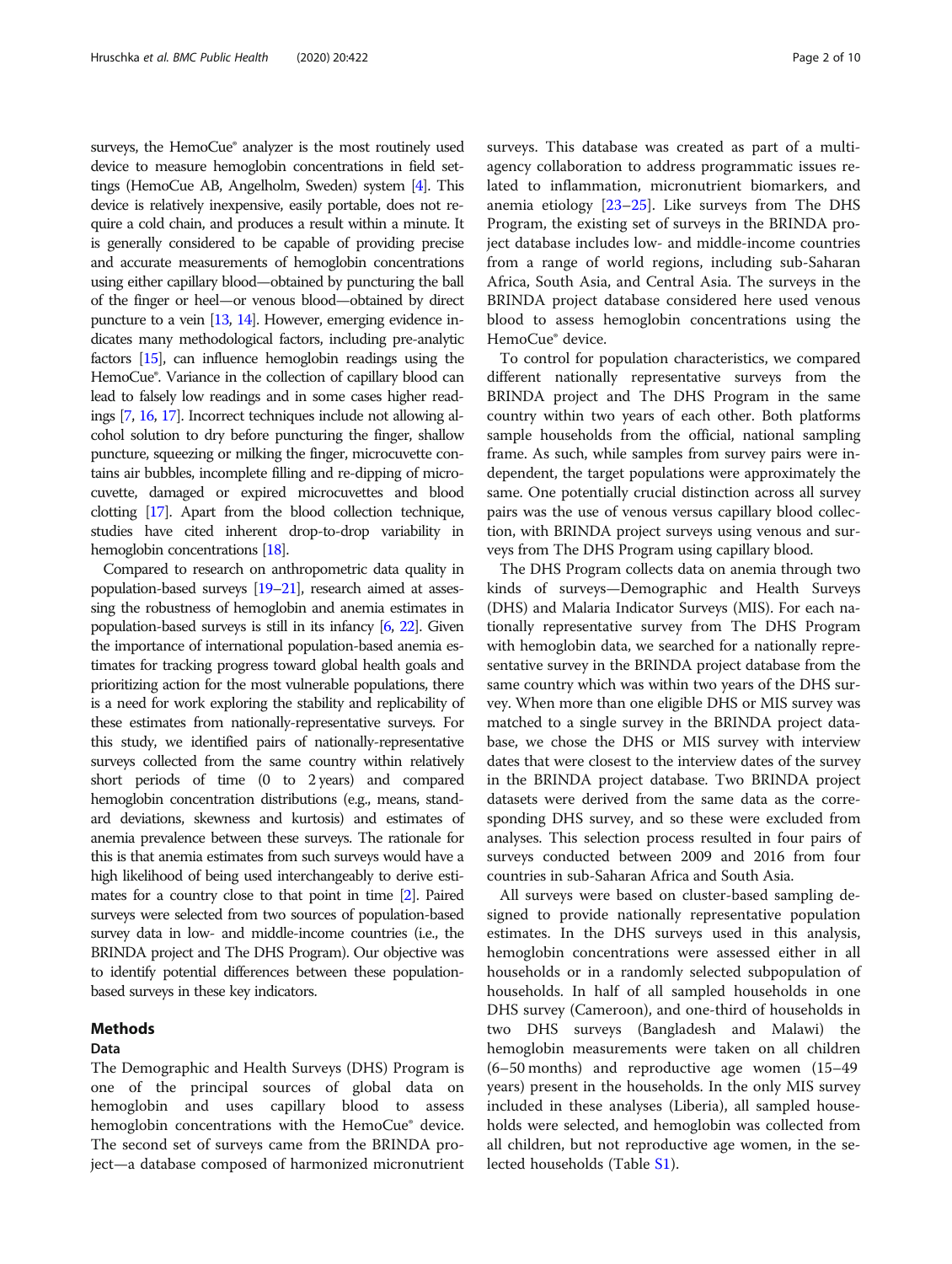Among the surveys in the BRINDA project database, all sampled households in Liberia and Cameroon were selected, whereas 20% of sampled households were selected in Bangladesh for hemoglobin measurement. In Malawi, all sampled households were selected for hemoglobin data collection for children (6–59 months) but only 45% of sampled households were selected for reproductive age women (15–49 years). Within selected households in Cameroon, one eligible child (12–59 months) and one eligible woman (15–49 years) were randomly selected. In Bangladesh, Liberia and Malawi, all eligible individuals within selected households were selected [children (6–59 months), reproductive age women (15–49 years), except in Liberia children (6–35 months)].

The Malawi 2015–2016 survey in the BRINDA project database was conducted in conjunction with the Malawi 2015–2016 DHS survey and was collected from a subsample of the households selected for the DHS survey.

In both The DHS Program and BRINDA project surveys analyzed here, hemoglobin concentrations were assessed with a portable hemoglobinometer. The type of device used in the four surveys included here is unknown; during the time period of these surveys the DHS and MIS surveys typically used the Hemocue 201+ but did occasionally use Hemocue 301. All surveys in the BRINDA project database used HemoCue 201+, except Malawi which used HemoCue 301. In the DHS and MIS surveys, the protocol was to obtain blood from heel pricks for children 6–11 months and finger pricks for individuals 12 months or older [\[22\]](#page-9-0). The DHS and MIS final reports did not specify the blood drop used, but the typical procedure has been to use the third drop of blood. The exception is when the assessment of hemoglobin concentrations has been combined with malaria or HIV, in which case the fourth and fifth drops of blood have been used, respectively [\[22](#page-9-0)]. In the surveys in this analysis, malaria was measured in Liberia and Cameroon in children, and HIV was measured in countries Cameroon and Malawi in women. The four BRINDA project surveys used a drop of blood from the vacutainer (pooled sample).

#### **Exclusions**

Consistent with prior analyses of surveys from The DHS Program, we included only usual or de jure residents in analyses to ensure that altitude measurements were relevant to the participants' living conditions [\[22](#page-9-0)]. Such information was not available for BRINDA project surveys. A number of exclusions were also made to increase comparability between the BRINDA project and The DHS Program. First, we restricted analyses to cases that had values for age, sex, and hemoglobin. We consider children of age 6–59 months. Due to restricted samples in the surveys in the BRINDA project database, the Cameroon analysis considered children 12–59 months and the Liberia analysis considered children 6–35 months. We excluded women who reported being pregnant. Based on guidelines proposed by previous researchers [\[26](#page-9-0)], we excluded adjusted hemoglobin concentrations outside of the following ranges—4.0 g/dL to  $18.0 \text{ g/d}$ L for women and children [[22,](#page-9-0) [26\]](#page-9-0).

## Adjusting for altitude and smokin

Only some of the surveys in the BRINDA project database included data for altitude. To ensure comparability between surveys from the same country while also adjusting for altitude when possible, we adjust for altitude only in countries when both surveys for that country include values for it (Malawi). Two other countries were uniformly below 1000 m altitude and thus required no adjustment (Bangladesh and Liberia). Altitude was missing from the Cameroon survey in the BRINDA project database and therefore no adjustment was made; however, altitude may have been relevant in this case.

There were no BRINDA-DHS country pairs where both surveys included information on smoking. In those countries where smoking was recorded, it was very rare (< 1% of women in countries Cameroon and Malawi). In the two countries without smoking data for either BRINDA project or The DHS Program (Bangladesh and Liberia), the World Bank estimates that fewer than 3% of women smoke [\[27](#page-9-0)]. Given the negligible prevalence of smoking among women in all BRINDA-DHS country pairs, we do not adjust to maintain comparability between surveys from the same country.

## Key variables

For the primary analyses, we examine distributional properties of hemoglobin, including dispersion, skewness and kurtosis, and estimates of any, mild, moderate, and severe anemia. We also report survey-specific digit preference in supplemental materials (Table [S1\)](#page-8-0).

## Distributions of hemoglobin concentrations

To examine differences in the distributions of hemoglobin between samples from the same country, we estimated the standard deviation, skewness, and kurtosis of the distributions of concentrations. To our knowledge, there are no systematically validated guidelines for dispersions of hemoglobin concentrations that reflect acceptable data quality. However, a commonly cited review article proposed that "surveys or surveillance systems with apparently acceptable quality technique using HemoCue© tend to be in the 1.1-1.5 range", an observation based on the authors' empirical experience [[26](#page-9-0)]. Based on this guidance, we flagged standard deviations that lie outside of 1.1 to 1.5 as potentially worth investigation  $[26]$  $[26]$ . We report these because they may be of interest to researchers, but using this range to identify acceptable quality technique is premature pending more systematic study.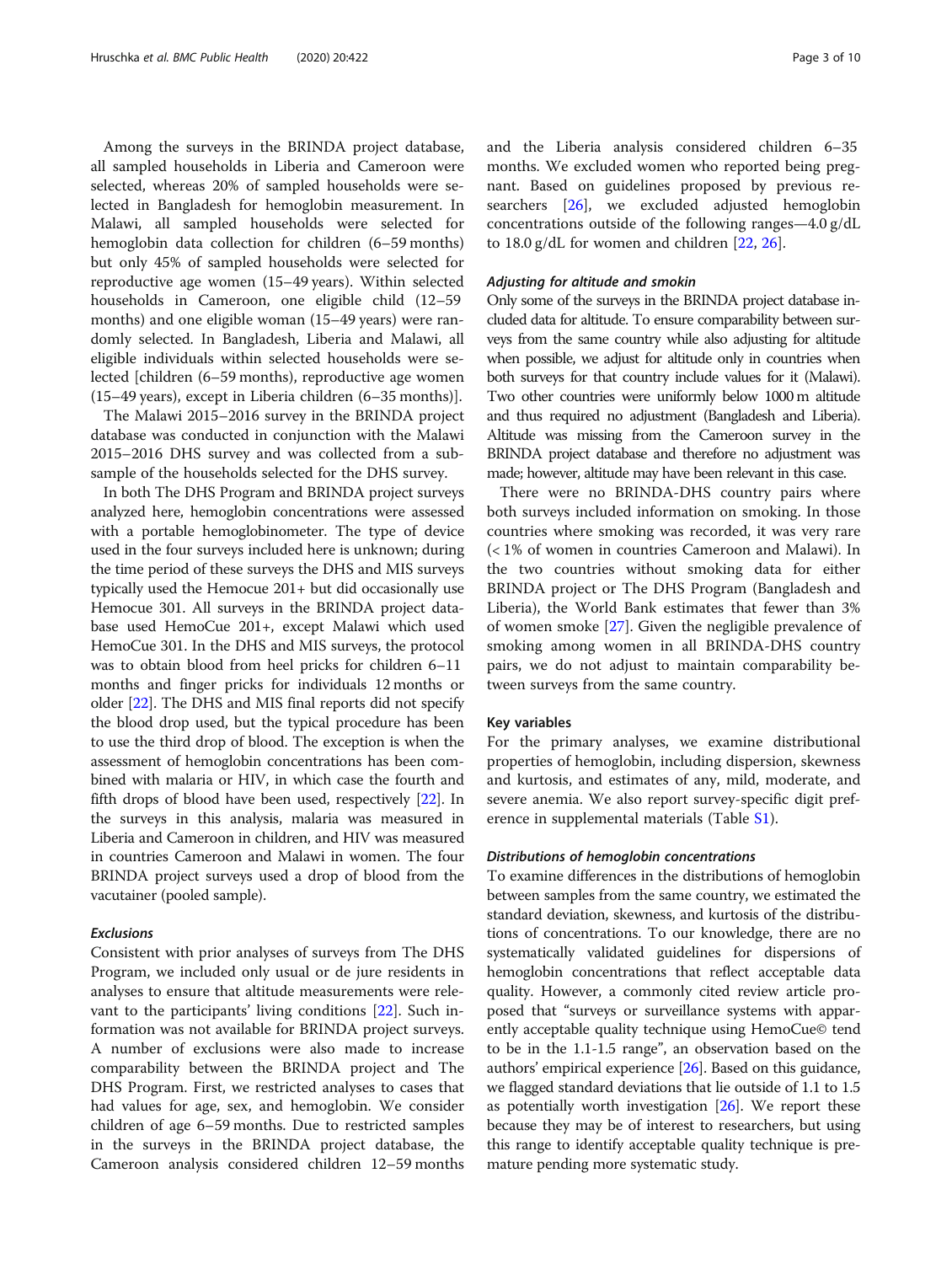## Anemia

According to WHO guidelines, we defined different levels of anemia based on adjusted hemoglobin concentrations (in g/ dL) and the following cutoffs. Children 6–59 month: any anemia < 11.0, mild 10.0–10.9, moderate 7.0–9.9, severe < 7.0. Non-pregnant women 15–49 year: any anemia < 12.0, mild 11.0–11.9, moderate 8.0–10.9, severe < 8.0 [\[4](#page-8-0), [22](#page-9-0)].

## Contextual variables

When available, we also report survey-level variables months in which survey was conducted and prevalence of iron supplementation and malaria among children that may be relevant for anemia estimates (Table [2\)](#page-4-0). Reported iron supplementation among children in the last seven days was collected for DHS surveys in Bangladesh and Malawi and BRINDA project surveys in Bangladesh and Cameroon. In the Malawi survey in the BRINDA project, iron supplementation was reported in the last month. Children were tested for malaria with: (1) rapid diagnostic tests in DHS surveys in Liberia and Cameroon and BRINDA project surveys in Liberia and Malawi, and (2) blood smears in the DHS survey from Liberia and the BRINDA project survey from Cameroon. Population estimates are reported for children ages 6– 59 months children in Bangladesh and Malawi, 6–35 months in Liberia, and 12–59 months in Cameroon.

## Analyses

For each pair of surveys, we used unweighted and nondesign effect analysis for distribution estimates (e.g., standard deviations, skewness, kurtosis), to focus on the variance of individual measurements and not population-level estimates. Mean adjusted hemoglobin and the prevalence of anemia classified as any, mild, moderate or severe was adjusted for survey design to compare nationally representative estimates between surveys. Analyses in Additional file [1](#page-8-0): (Table S2) show that estimates unadjusted and adjusted for survey design were highly correlated (of 20 indicators, 15 with  $r > 0.90$  and all but one with  $r > 0.80$ ; child skewness). We also reported mean hemoglobin (Additional file [1](#page-8-0): Figure S2) and prevalence of anemia (Fig. [3](#page-7-0)) by age (6–11.9 months, 12–23.9 months, 24–35.9 months, and 36–59 months for children; 15–19.9 years, 20–29.9 years, 30–39.9 years, 40–49.9 years for women).

To assess any potential differences between paired surveys, we used tests adjusted for survey design to ensure inferences are based on appropriate standard errors. We used a design-based F-test for comparing proportions for dichotomous variables (implausible values, any, mild, moderate, and severe anemia), and t-tests of mean difference for continuous variables (adjusted hemoglobin concentrations). We used the delta method to test differences in variance, skewness, and kurtosis [\[28\]](#page-9-0). To test whether distributions of hemoglobin concentrations deviate from normality, we used a Shapiro-Wilk test as an overall test of normality as well as specific tests of skewness and kurtosis [\[29](#page-9-0)]. Given the large number of tests of differences between paired surveys and of deviations from normality, we set alpha at 0.001 for these tests. To examine the correlation between mean and standard deviation of adjusted hemoglobin across all surveys, we used a Pearson correlation coefficient.

## Results

## Summary of samples

The combined sample of The DHS Program and BRINDA surveys with no missing values for hemoglobin and age included 17,719 children (13,669 DHS, 4050 BRINDA) and 21,594 non-pregnant reproductive age women (19,016 DHS, 2578 BRINDA, 15–49 year) (Table [1](#page-4-0)). For countries with available data from both surveys, malaria prevalence (Liberia and Cameroon), and recent iron supplementation among children (Bangladesh) was roughly comparable between paired surveys (Table [2\)](#page-4-0).

## Distributions of adjusted hemoglobin concentrations

Figure [1](#page-5-0) illustrates the range of hemoglobin concentration distributions across the surveys for children  $(n = 8)$  and women ( $n = 6$ ). All of the distributions were negatively skewed (mean child skewness =  $-0.52$ , range =  $(-0.99, -1)$ 0.23); mean women skewness = − 0.68, range = (− 0.39,-0.96)) and heavy-tailed (mean child kurtosis  $=$  3.9, range  $=$   $(3.2,5.7)$ ; mean women kurtosis = 4.6, range =  $(3.6, 5.7)$ ). Six of the fourteen surveys had hemoglobin distributions that fell outside of previously described bounds based on surveys with "acceptable quality technique using the HemoCue® system" [[26\]](#page-9-0). In two of 8 child surveys, hemoglobin dispersions were greater than 1.5 standard deviation, and one survey— Bangladesh BRINDA—was less than 1.1 standard deviation [[26\]](#page-9-0). In three of the 6 women's surveys, hemoglobin dispersions were greater than 1.5 standard deviation (Tables [3](#page-5-0) and [4](#page-6-0)). Distributions with dispersions that fell outside of these bounds did not differ between the BRINDA project and The DHS Program surveys.

The adjusted hemoglobin distributions from the six women's surveys and eight children's surveys all significantly deviated from normality (Shapiro-Wilk  $p < 0.001$ ). Moreover, all of the women's surveys had negative skew and kurtosis that significantly deviated from a normal distribution ( $p < 0.001$ ). Six of the eight child distributions had significantly heavy-tailed kurtosis ( $p < 0.001$ ). The exceptions were the DHS and the BRINDA Project surveys from Cameroon, and the MIS survey from Liberia.

## Differences between distributions and prevalence estimates

Mean adjusted hemoglobin concentrations were significantly higher in BRINDA project child surveys in three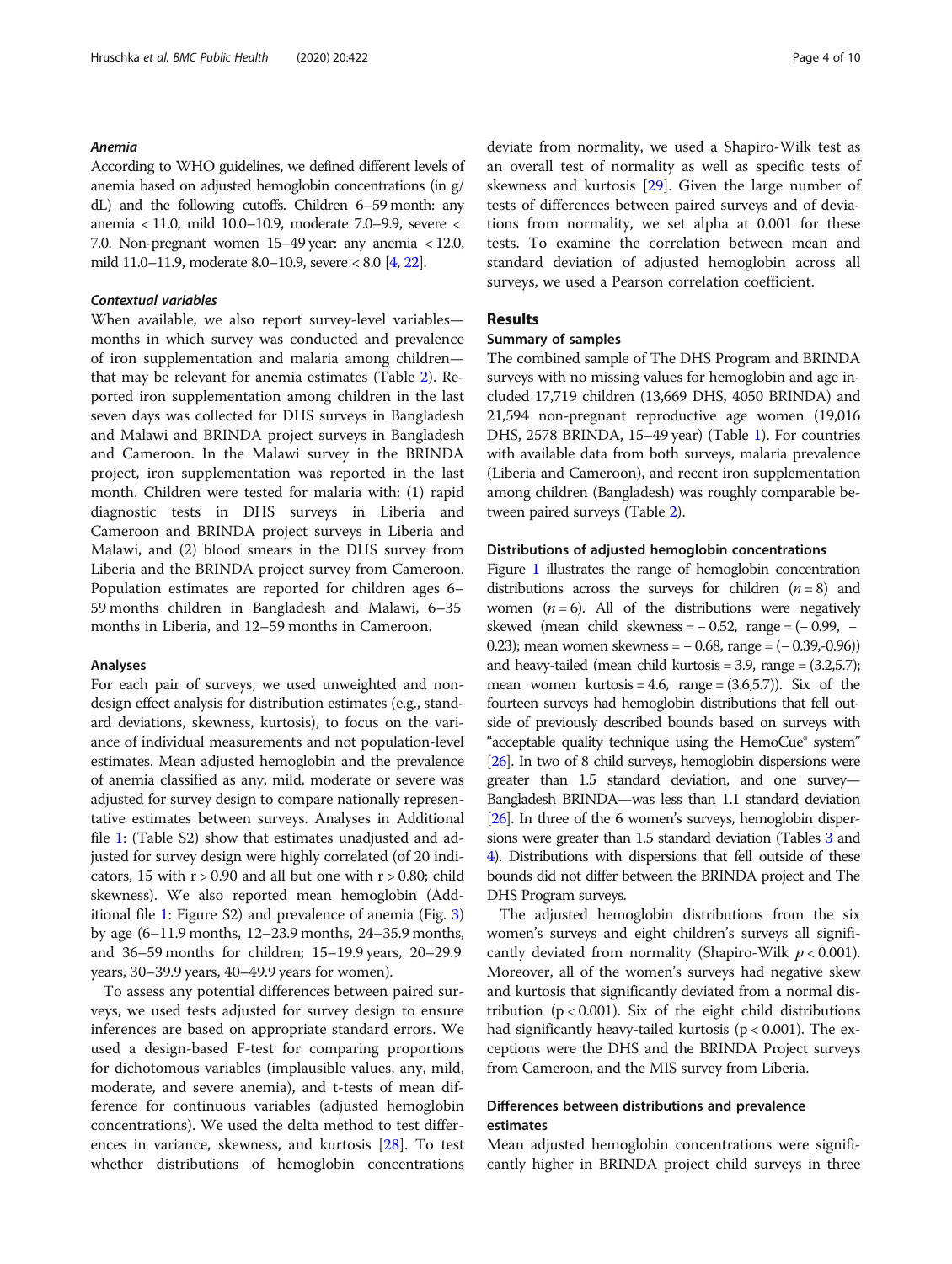#### <span id="page-4-0"></span>Table 1 Survey characteristics

|            | Type          | Year      | Child N | Women N   | Blood collection | Hb analysis  | Drop $\sharp^a$ |
|------------|---------------|-----------|---------|-----------|------------------|--------------|-----------------|
| Bangladesh | DHS           | 2011      | 2241    | 4982      | Capillary        | $201 + ^{b}$ | 3 C, 3 W        |
|            | <b>BRINDA</b> | 2012      | 607     | 1033      | Venous           | $201 +$      | Pooled          |
| Liberia    | <b>DHS</b>    | 2011      | 1677    | <b>NA</b> | Capillary        | $201 + ^{b}$ | 4 C             |
|            | <b>BRINDA</b> | 2011      | 1456    | <b>NA</b> | Venous           | $201 +$      | Pooled          |
| Cameroon   | DHS           | 2011      | 4523    | 6768      | Capillary        | $201 + b$    | 3 C, 5 W        |
|            | <b>BRINDA</b> | 2009      | 815     | 775       | Venous           | $201+$       | Pooled          |
| Malawi     | <b>DHS</b>    | 2015-2016 | 5228    | 7266      | Capillary        | $201 + ^{b}$ | 3 C, 5 W        |
|            | <b>BRINDA</b> | 2015-2016 | 1172    | 770       | Venous           | 301          | Pooled          |

BRINDA Biomarkers Reflecting Inflammation and Nutritional Determinants of Anemia project. C child, DHS The Demographic and Health Survey Program, Hb hemoglobin, NA Not Available, W women, <sup>a</sup>Drop # is based on the standard procedures in The DHS Program-7 at the time this manuscript was published and not individual survey reports. <sup>b</sup>The DHS and MIS surveys typically used HemoCue 201+ and in a few instances the 301, but this is not documented

countries (difference of 0.7 to 1.0 g/dL) and BRINDA project women's surveys in two of the same countries (difference of 0.[3](#page-5-0) to  $0.4$  g/dL; Tables 3 and [4,](#page-6-0) Fig. [2](#page-6-0)). These three BRINDA project surveys also showed significantly lower prevalence of any anemia (18–31 percentage point difference in children, 9–16 percentage point difference in women) compared to the matched survey in The DHS Program (Table [5](#page-7-0)). Overall, the median difference in anemia prevalence between the BRINDA project and The DHS Program surveys was 19% for children and 9% for women. Fig. [3](#page-7-0) illustrates these differences by age. At the same time, there was also substantial variation in the magnitude of these differences across countries, ranging from 2 percentage points in Cameroon to 31 percentage points in Malawi for children (Table [5\)](#page-7-0).

Standard deviations were significantly different in one pair of child surveys and two pairs of women's surveys, and in both cases the standard deviation was greater in the survey from The DHS Program. There were no significant differences in kurtosis or skewness between any of the paired surveys (Tables [3](#page-5-0) and [4](#page-6-0)).

## Contextual differences between surveys

Two survey pairs—Bangladesh and Malawi—were collected during overlapping periods (Table 2), while two others—Liberia and Cameroon—were collected in nonoverlapping periods. Notably, the two Malawi surveys were collected as part of a joint effort, with the micronutrient survey in the BRINDA project collected from a subsample of the DHS survey. Child iron supplementation was generally quite low in all surveys. In the two countries—Liberia and Cameroon—where both surveys tested children for malaria, the results were roughly comparable, though somewhat higher in the DHS surveys.

## Discussion

In this study, we compared hemoglobin distributions and anemia estimates between nationally representative surveys from two sources—The DHS Program and the BRINDA project database—matched by country, within two years of each other, and using a similar method for hemoglobin assessment, Hemocue©. Overall, we found marked differences in mean hemoglobin concentrations and anemia prevalence estimates between paired surveys in three of the four survey pairs, with consistently higher

| Table 2 Survey differences child iron supplementation and childhood malaria prevalence |  |  |  |
|----------------------------------------------------------------------------------------|--|--|--|
|----------------------------------------------------------------------------------------|--|--|--|

| Country    | Type          | Season of survey (Start month-end month) Ages (months) |           | Child iron supplementation <sup>a</sup> Childhood malaria prevalence |                         |
|------------|---------------|--------------------------------------------------------|-----------|----------------------------------------------------------------------|-------------------------|
| Bangladesh | <b>DHS</b>    | July-Dec                                               | $6 - 59$  | 2%                                                                   | <b>NA</b>               |
|            | <b>BRINDA</b> | Oct-Dec                                                | $6 - 59$  | 2%                                                                   | <b>NA</b>               |
| Liberia    | <b>DHS</b>    | Nov-Dec                                                | $6 - 35$  | <b>NA</b>                                                            | 22% <sup>b</sup> .38% c |
|            | <b>BRINDA</b> | Apr-June                                               | $6 - 35$  | <b>NA</b>                                                            | $30\%$ <sup>c</sup>     |
| Cameroon   | <b>DHS</b>    | Jan-Aug                                                | $12 - 59$ | <b>NA</b>                                                            | $32\%$                  |
|            | <b>BRINDA</b> | Oct-Dec                                                | $12 - 59$ | 1%                                                                   | 26% b                   |
| Malawi     | <b>DHS</b>    | Oct-Feb                                                | $6 - 59$  | 12%                                                                  | <b>NA</b>               |
|            | <b>BRINDA</b> | Dec-Feb                                                | $6 - 59$  | 3%                                                                   | 28%                     |

a. % of children given iron supplements in last 7 days (last month in Malawi BRINDA)

b. blood smears

c. rapid diagnostic testing

NA not available.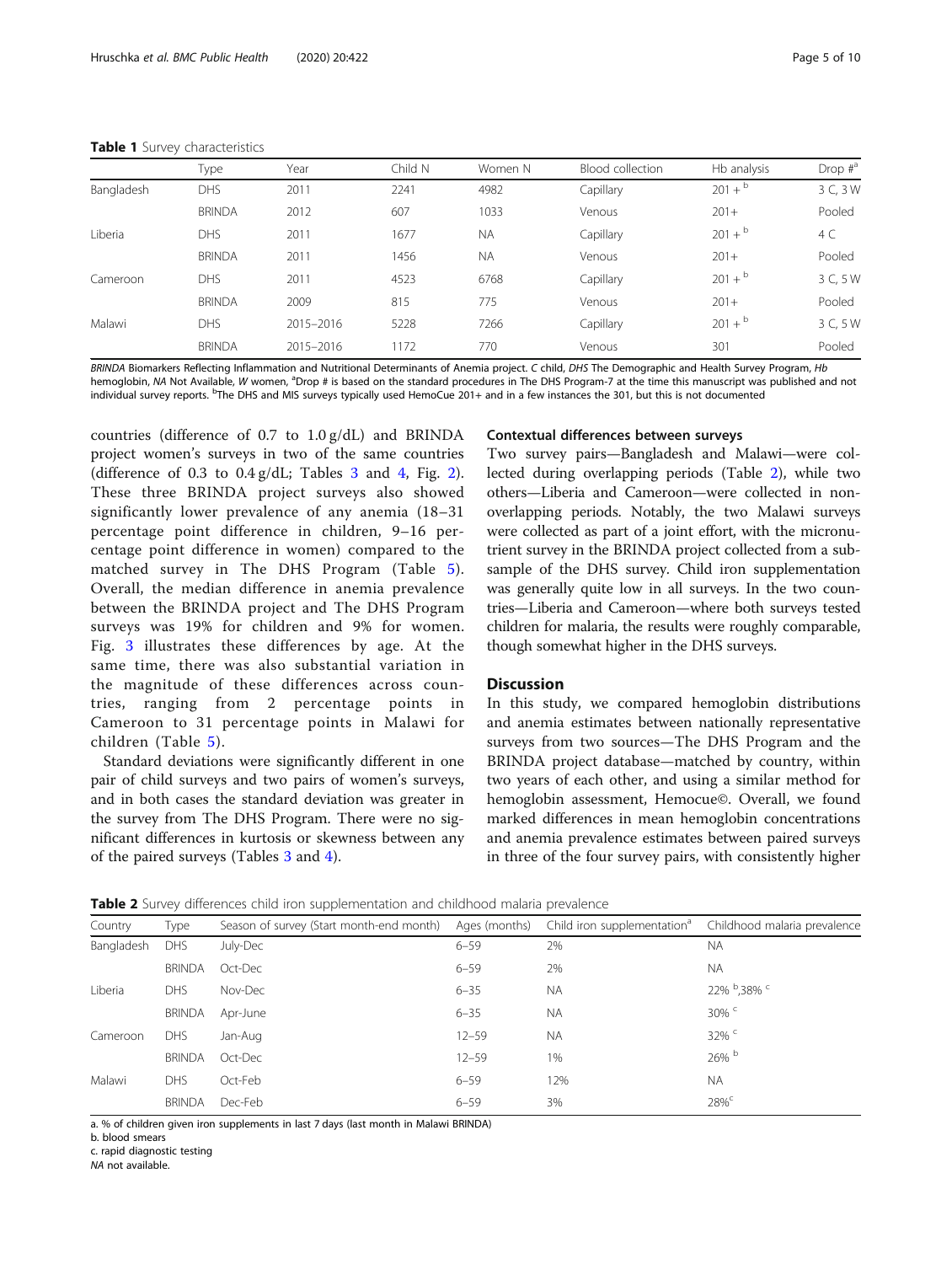<span id="page-5-0"></span>

prevalence estimates in The DHS Program surveys (median percentage point difference for children  $= +19\%$ , for women + 9%). These differences are generally larger in the child surveys. The differences between paired surveys were also generally consistent across age categories (Fig. [3\)](#page-7-0).

Given that some paired surveys were conducted in different seasons, it is possible that malarial seasonality may have played a role in these differences. Specifically, lower levels of anemia are typically found in the dry season and higher levels in the rainy season in places with high burden of malaria [\[8](#page-8-0)–[10\]](#page-8-0). However, the paired surveys with the largest difference in anemia estimates (61% versus 30% in Malawi) were conducted within weeks of each other. Moreover, the other two surveys with available malaria data (Liberia and Cameroon) showed comparable prevalence of malaria among children. Another possible explanation for such differences in anemia

estimates is variation in child iron intervention. However, the only country with data for both paired surveys (Bangladesh) on iron supplementation showed practically no iron supplementation (2% in both 2011 DHS and 2012 BRINDA) despite large differences in anemia estimates.

Differences in blood specimen type (venous or capillary) may also contribute to the observed differences in anemia prevalence [\[6](#page-8-0)]. However, if specimen type were the primary reason for differences in estimates, one would expect the percentage differences in prevalence to be similar across country contexts. Instead, substantial variability in difference between paired survey prevalence were observed (ranging from 1 to 31 percentage points). This variability in the difference between surveys using venous and capillary specimens is consistent with previous studies that have shown capillary blood can variously produce higher [\[30](#page-9-0)–[32\]](#page-9-0), lower [\[33](#page-9-0)], and comparable [\[5](#page-8-0), [14](#page-9-0)] average hemoglobin concentrations when

|  |  | <b>Table 3</b> Properties of adjusted hemoglobin distributions among children (6–59 m) |  |
|--|--|----------------------------------------------------------------------------------------|--|
|--|--|----------------------------------------------------------------------------------------|--|

| country    | survey      | N    | mean               | <b>SD</b> | skew    | kurtosis | % anemia        |                 |                 |                |
|------------|-------------|------|--------------------|-----------|---------|----------|-----------------|-----------------|-----------------|----------------|
|            |             |      |                    |           |         |          | any             | mild            | mod             | severe         |
| Bangladesh | DHS-2011    | 2241 | 10.81 <sup>a</sup> | 1.23      | $-0.48$ | 3.84     | 51 <sup>a</sup> | 29              | 21 <sup>a</sup> | 1 <sup>d</sup> |
|            | BR-2012     | 607  | 11.52              | 1.08      | $-0.58$ | 4.13     | 33              | 28              | 5               | $\mathbf 0$    |
| Liberia    | DHS-2011    | 1677 | 9.76 <sup>a</sup>  | 1.49      | $-0.23$ | 3.19     | 79 <sup>a</sup> | 26              | 49 <sup>a</sup> | $4^a$          |
|            | BR-2011     | 1456 | 10.55              | 1.30      | $-0.52$ | 3.75     | 59              | 31              | 28              |                |
| Cameroon   | DHS-2011    | 4523 | 10.63              | 1.54      | $-0.39$ | 3.32     | 56              | 26              | 29              |                |
|            | BR-2009     | 815  | 10.54              | 1.62      | $-0.62$ | 3.54     | 54              | 24              | 27              | 3              |
| Malawi     | DHS-2015/16 | 5228 | 10.44 <sup>a</sup> | 1.48      | $-0.34$ | 3.43     | 61 <sup>a</sup> | 26 <sup>a</sup> | 33 <sup>a</sup> | 2              |
|            | BR-2015/16  | 1172 | 11.44              | .39       | $-0.99$ | 5.69     | 30              | 18              | 11              |                |

a within-pair difference significant at alpha = 0.001. Prevalence of 0 indicate prevalence less than 0.5%. Mean hemoglobin and % anemia estimates account for complex survey design. SD skew and kurtosis do not. All tests of between-survey differences are based on complex survey design. BR BRINDA, Biomarkers Reflecting Inflammation and Nutritional Determinants of Anemia project. DHS, The Demographic and Health Survey Program. any anemia < 11.0, mild 10.0–10.9, moderate 7.0–9.9, severe < 7.0. Hemoglobin concentrations adjusted for altitude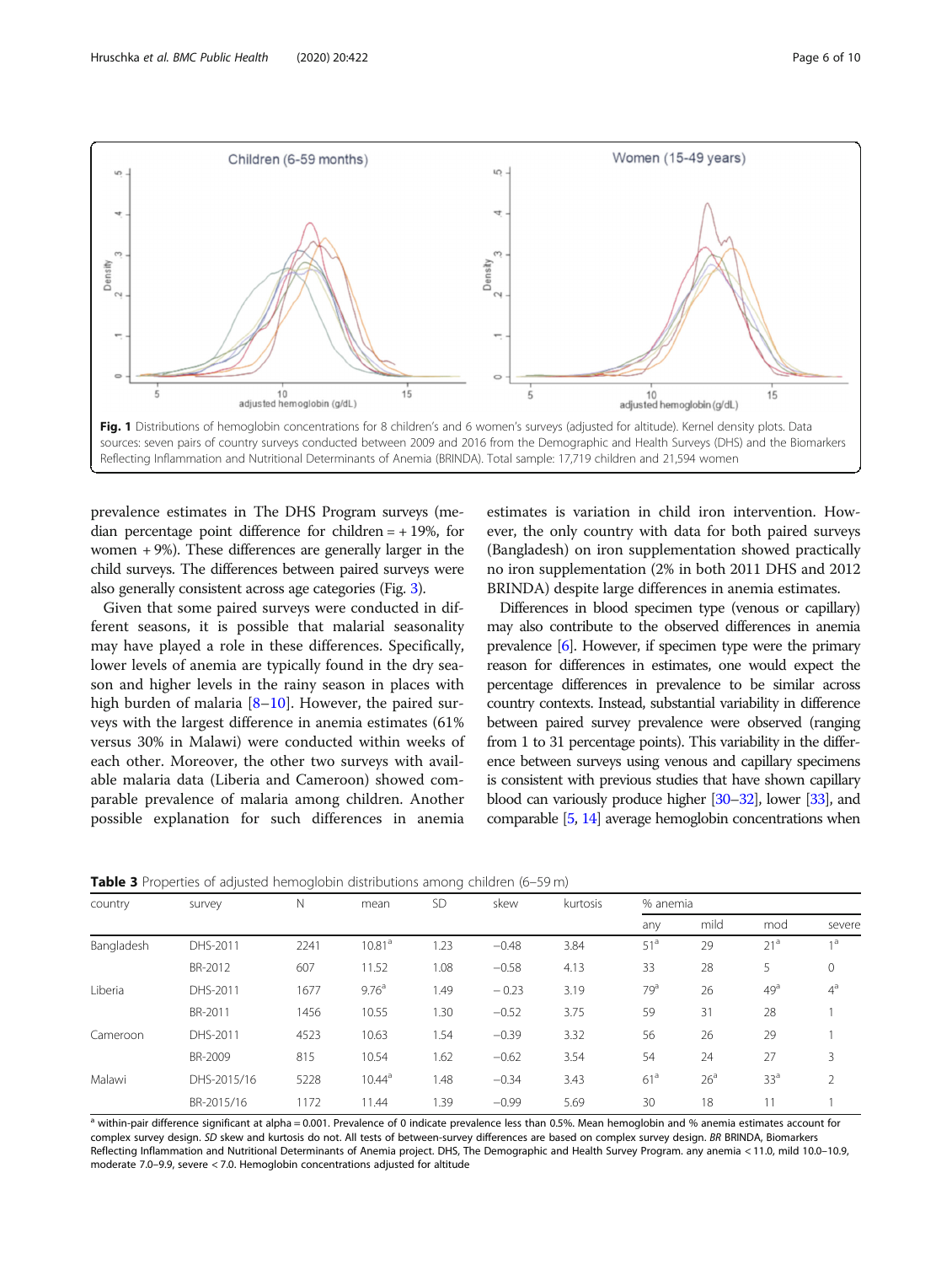<span id="page-6-0"></span>Table 4 Properties of adjusted hemoglobin distributions among women (15-49 y)

| country    | survey        | Ν    | mean               | <b>SD</b>        | skew    | kurtosis |                 | % anemia |                 |         |  |
|------------|---------------|------|--------------------|------------------|---------|----------|-----------------|----------|-----------------|---------|--|
|            |               |      |                    |                  |         |          | any             | mild     | moderate        | severe  |  |
| Bangladesh | DHS 2011      | 4982 | $12.14^a$          | .36 <sup>a</sup> | $-0.39$ | 3.80     | 42 <sup>a</sup> | 25       | 17              | $\circ$ |  |
|            | BR 2012       | 1033 | 12.49              | 1.13             | $-0.69$ | 5.72     | 26              | 18       | 8               | 0       |  |
| Cameroon   | DHS 2011      | 6768 | 12.33              | 1.66             | $-0.53$ | 3.90     | 37              | 19       | 16              |         |  |
|            | BR 2009       | 775  | 12.25              | 1.60             | $-0.94$ | 5.16     | 36              | 19       | 16              |         |  |
| Malawi     | DHS 2015/2016 | 7266 | 12.60 <sup>a</sup> | $1.66^a$         | $-0.62$ | 4.27     | 31 <sup>a</sup> | 16       | 13 <sup>a</sup> |         |  |
|            | BR 2015/2016  | 770  | 12.91              | 1.39             | $-0.73$ | 5.06     | 22              | 15       | 6               |         |  |

 $\frac{a}{b}$  within-pair difference significant at alpha = 0.001. Prevalence of 0 indicate prevalence less than 0.5%. Mean hemoglobin and % anemia estimates account for complex survey design. SD, skew and kurtosis do not. All tests of between-survey differences are based on complex survey design. BRINDA BR, Biomarkers Reflecting Inflammation and Nutritional Determinants of Anemia project. DHS, The Demographic and Health Survey Program. any anemia < 12.0, mild 11.0–11.9, moderate 8.0–10.9, severe < 8.0. Hemoglobin concentrations adjusted for altitude

compared to venous blood  $[6, 34]$  $[6, 34]$  $[6, 34]$ . A recent paper found venous and capillary blood produced comparable results in a controlled environment, which points to the importance of good training to ensure the pre-analytical phase of data collection is done well [[5\]](#page-8-0). A recent large-scale metaanalysis of hemoglobin measurement methods suggests that capillary fingerprick usually produces higher hemoglobin concentrations than venous blood—the opposite of our findings [\[35\]](#page-9-0). Others have found variability between blood drops even when collected by well-trained technicians in a controlled environment, which may indicate a pooled sample would reduce variability [\[18,](#page-9-0) [36](#page-9-0)]. Thus, there remain a number of unanswered questions about the direction and magnitude of differences in results based on the type and collection of blood specimen .

There may also be other as yet unmeasured factors that can lead to differences between surveys in anemia estimates. These may include the environmental factors that differentially affect accuracy of each method (e.g., humidity)  $[5]$  $[5]$ , HemoCue<sup>®</sup> model  $[7, 37, 38]$  $[7, 37, 38]$  $[7, 37, 38]$  $[7, 37, 38]$  $[7, 37, 38]$  $[7, 37, 38]$ , and bio-logical variability [\[6](#page-8-0), [11\]](#page-8-0). Differences in survey sampling procedures may also have played a role [\[39\]](#page-9-0). Surveys

from The DHS Program selected all eligible participants, whereas in the surveys from the BRINDA project database, some selected only a subset of individuals within the household. Nevertheless, this is unlikely to solely account for the substantial differences seen between surveys. Another possible source of variation is that surveys from The DHS Program are implemented with the support and guidance of a single organization while micronutrient surveys included in the BRINDA project are carried out by varying organizations and are less harmonized. Further, the HemoCue© model was not consistent across surveys (e.g., 201+ versus 301). For example, in Malawi the DHS Program used the 201+ model, while the BRINDA survey used the 301.

While it is unlikely that any of these differences solely account for the substantial differences in estimates observed, the relative contribution of each is unknown, limiting the ability to interpret trends in estimates of anemia from national, population-representative surveys. At a minimum, these findings suggest that further study is necessary to understand the causes of such substantial variation. This will help determine what additional



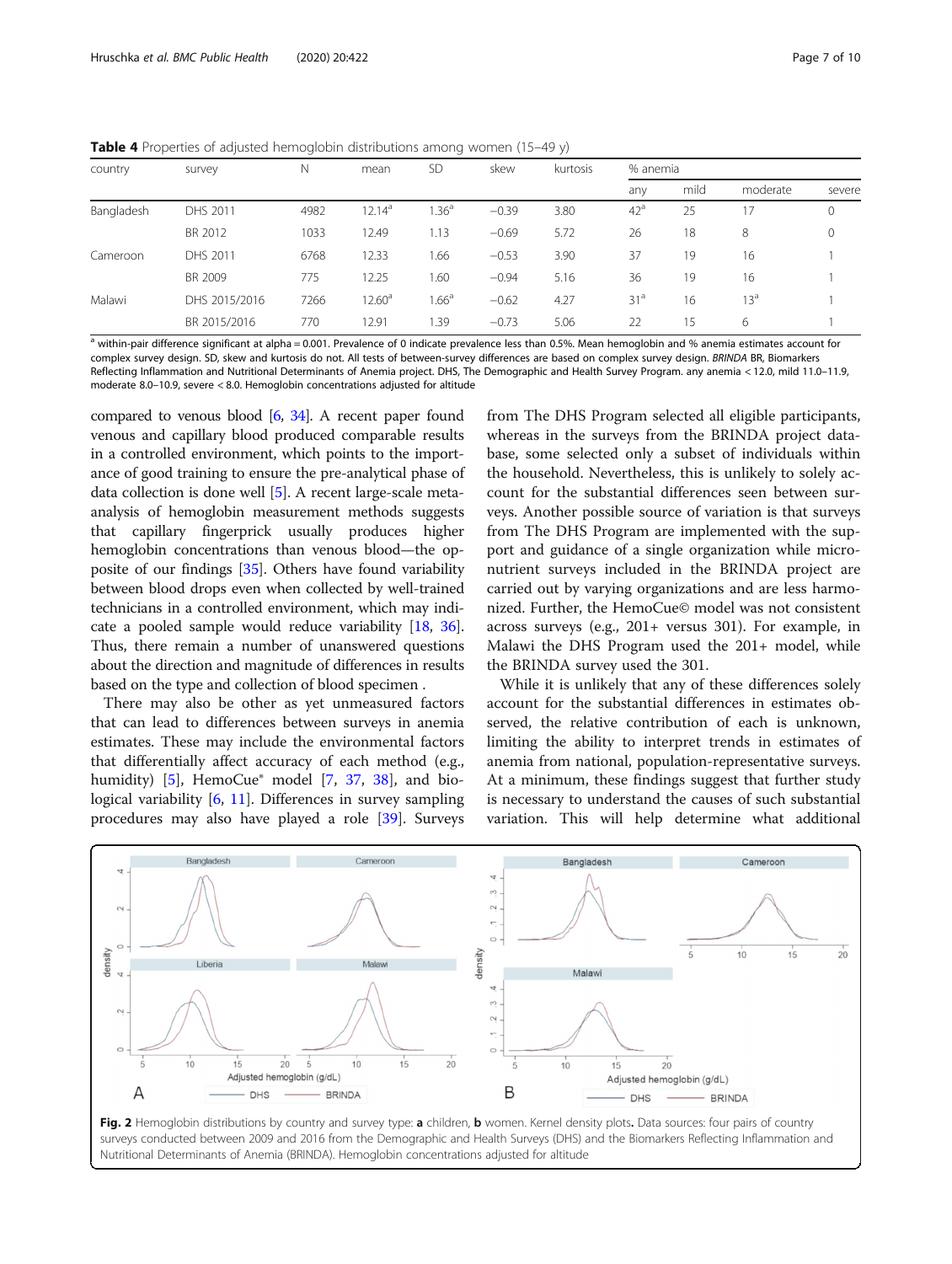| Country    | Survey                      | Year                   | Sample size  |              | Difference in any anemia %<br>(DHS - BRINDA) |           |  |
|------------|-----------------------------|------------------------|--------------|--------------|----------------------------------------------|-----------|--|
|            |                             |                        | Children     | Women        | Children                                     | Women     |  |
| Bangladesh | <b>DHS</b><br><b>BRINDA</b> | 2011<br>2012           | 2241<br>607  | 4982<br>1033 | $+18%$                                       | $+16%$    |  |
| Liberia    | <b>DHS</b><br><b>BRINDA</b> | 2011<br>2011           | 1677<br>1456 | <b>NA</b>    | $+20%$                                       | <b>NA</b> |  |
| Cameroon   | <b>DHS</b><br><b>BRINDA</b> | 2011<br>2009           | 4523<br>815  | 6768<br>775  | $+2%$                                        | $+1%$     |  |
| Malawi     | <b>DHS</b><br><b>BRINDA</b> | 2015/2016<br>2015/2016 | 5228<br>1172 | 7266<br>770  | $+31%$                                       | $+9%$     |  |

<span id="page-7-0"></span>

| Table 5 Percentage point difference in anemia estimates between DHS-BRINDA pairs |  |  |  |
|----------------------------------------------------------------------------------|--|--|--|
|                                                                                  |  |  |  |

Differences significant alpha = 0.001 in bold. BRINDA Biomarkers Reflecting Inflammation and Nutritional Determinants of Anemia project, DHS The Demographic and Health Survey Program. any anemia < 11.0 and < 12.0 among children and non-pregnant women respectively

variables need to be recorded and reported to assist in contextualizing and interpreting hemoglobin estimates. These variables potentially include the specific details of blood specimen collection, HemoCue® model, and ambient humidity. A better understanding of how these and other nuisance variables influence hemoglobin estimates will assist researchers and policymakers interpret and compare estimates derived from diverse global sources.

Despite these unexpected differences in mean hemoglobin and anemia prevalence, we also found some common properties of hemoglobin distributions across all samples. First, hemoglobin distributions deviated significantly from a normal distribution, all with negative skew and heavy tails (i.e. kurtosis > 3). This is consistent with other studies of hemoglobin that have had sufficiently large samples to identify deviations from normality [\[22,](#page-9-0) [40,](#page-9-0) [41](#page-9-0)].

Notably, nearly half of the distributions (6 of 14 surveys) had standard deviations outside of the range noted in a previous review of cross-sectional surveys and surveillance systems (1.1 to 1.5) with apparently acceptable quality technique using the HemoCue© [[26](#page-9-0)]. However, as noted

earlier, these guidelines were based on authors' empirical experience rather than a systematically designed validation study. Future systematic study of larger datasets and clear validation measures should assist in determining how properties of hemoglobin may indicate lower data quality and increased measurement error.

In these analyses, we made every effort to identify comparable surveys and to restrict samples to maximize comparability between surveys from the same countries. However, some critical differences deserve attention. First, we were unable to compare data completeness between survey type because there was insufficient information on refusal rates or other reasons for missing data among those eligible for hemoglobin testing for the surveys in the BRINDA database. Conceivably, if more caregivers of younger children refused testing, the prevalence of anemia could be artificially lower given younger children are at a greater risk of anemia [\[22](#page-9-0)]. Second, comparing surveys that were collected in the same year and where data collection covered similar months would be ideal for a more controlled comparison. Controlling by month may be particularly important

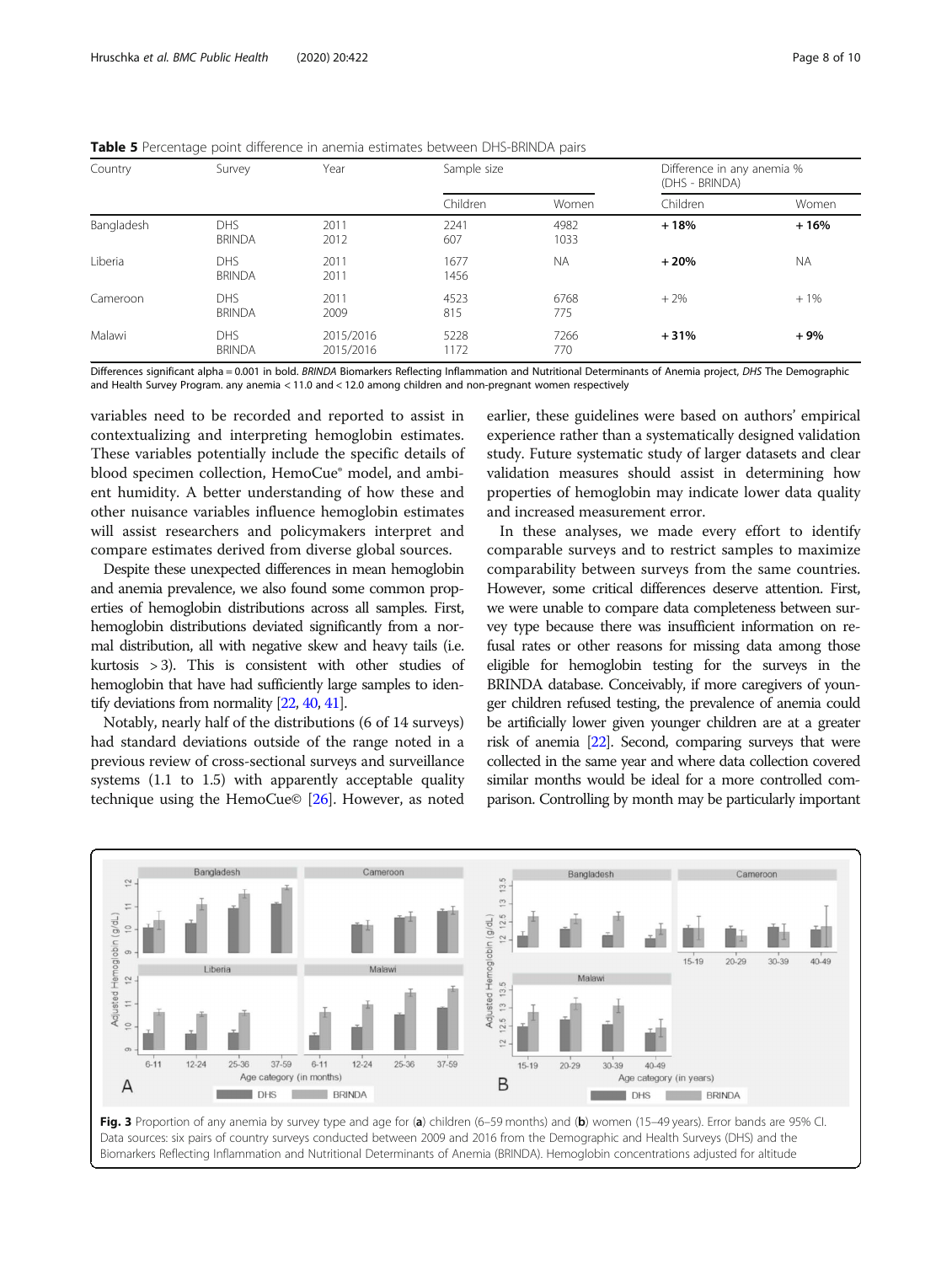## <span id="page-8-0"></span>Conclusion

By comparing nationally-representative surveys from the same country conducted within two or less years, we identified substantial differences in anemia estimates (median 16 percentage points (pp), range 1–31 pp) across all children's and women's surveys. Substantial differences in anemia estimates from population-based surveys conducted close in time can cause confusion for governments, program planners, and global anemia reduction trackers. Further work is needed to identify the cause of these different estimates, including potential effects of survey implementation or supervision, systematic method variance, and ecological conditions such as seasonal variation in disease burden and food insecurity.

## Supplementary information

Supplementary information accompanies this paper at [https://doi.org/10.](https://doi.org/10.1186/s12889-020-08537-4) [1186/s12889-020-08537-4](https://doi.org/10.1186/s12889-020-08537-4).

Additional file 1: Table S1. Percentage of sampled households with hemoglobin measurements. Table S2. Correlations of unweighted and survey-weighted estimates of key variables. Figure S2. Mean hemoglobin concentration by country and survey type (a) children and (b) women.

## Abbreviations

BRINDA: Biomarkers Reflecting Inflammation and Nutritional Determinants of Anemia; DHS: Demographic and Health Survey

#### Acknowledgements

Dr. Rukundo Benedict provided valuable input in the conceptual phase of the paper and support in bringing together the authors to carry out this work.

#### Declarations

The findings and conclusions in this report are those of the authors and do not necessarily represent the official position of the Centers for Disease Control.

#### Authors' contributions

All authors contributed to the study design. SN, PSS, and MFY were involved with compilation of the BRINDA project database. DJH harmonized and analyzed survey data and wrote the manuscript. All authors contributed to writing the manuscript. All authors read and approved the final manuscript.

#### Funding

This study was implemented with support provided by the United States Agency for International Development (USAID) through The DHS Program (#720-OAA-18C-00083). The views expressed are those of the authors and do not necessarily reflect the views of USAID or the United States Government.

## Availability of data and materials

The DHS Program datasets analyzed during the current study are available in The DHS Program repository [\(https://dhsprogram.com/\)](https://dhsprogram.com/). The BRINDA project data is not publicly available but the project is working towards establishing a repository of micronutrient survey data [\(https://brinda-nutrition.org/](https://brinda-nutrition.org/)). The data for the Malawi 2015–2016 micronutrient survey stored by the BRINDA project is also available in the DHS Program repository.

## Ethics approval and consent to participate

The IRB review board at ICF [\(https://www.icf.com/company/about\)](https://www.icf.com/company/about) determined this is not 'human subjects research' as defined by the regulations.

#### Consent for publication

Not applicable.

## Competing interests

DJH acknowledges financial support from a USAID grant to The DHS Program. PSS is co-PI of the BRINDA project and receives salary support from Centers for Disease Control & Prevention. SN works on The DHS Program and the data collected under this program is a primary source of hemoglobin data in low and middle-income countries. In addition, SN was a former co-PI of the BRINDA project and continues to serve on the Steering Committee. AW, ZM, and EL declare they have no competing interests.

#### Author details

<sup>1</sup>School of Human Evolution and Social Change, Arizona State University, Tempe, AZ, USA. <sup>2</sup>Centers for Disease Control and Prevention, Atlanta, GA USA.<sup>3</sup> McKing Consulting Corporation, Atlanta, GA, USA.<sup>4</sup> Department of Pediatrics, Emory University School of Medicine, Atlanta, GA, USA. <sup>5</sup>Rollins School of Public Health, Emory University, Atlanta, GA, USA. <sup>6</sup>The DHS Program, ICF International, Rockville, MD, USA.

## Received: 5 November 2019 Accepted: 16 March 2020 Published online: 30 March 2020

#### References

- 1. Balarajan Y, Ramakrishnan U, Özaltin E, Shankar AH, Subramanian S. Anaemia in low-income and middle-income countries. Lancet. 2011; 378(9809):2123–35.
- 2. Stevens GA, Finucane MM, De-Regil LM, Paciorek CJ, Flaxman SR, Branca F, Peña-Rosas JP, Bhutta ZA, Ezzati M, Group NIMS. Global, regional, and national trends in haemoglobin concentration and prevalence of total and severe anaemia in children and pregnant and non-pregnant women for 1995–2011: a systematic analysis of population-representative data. Lancet Glob Health. 2013;1(1):e16–25.
- 3. Daru J, Zamora J, Fernández-Félix BM, Vogel J, Oladapo OT, Morisaki N, Tunçalp Ö, Torloni MR, Mittal S, Jayaratne K. Risk of maternal mortality in women with severe anaemia during pregnancy and post partum: a multilevel analysis. Lancet Glob Health. 2018;6(5):e548–54.
- 4. World Health Organization: Haemoglobin concentrations for the diagnosis of anaemia and assessment of severity. 2011.
- 5. Whitehead RD Jr, Zhang M, Sternberg MR, Schleicher RL, Drammeh B, Mapango C, Pfeiffer CM. Effects of preanalytical factors on hemoglobin measurement: a comparison of two HemoCue® point-of-care analyzers. Clin Biochem. 2017;50(9):513–20.
- 6. Neufeld LM, Larson LM, Kurpad A, Mburu S, Martorell R, Brown KH. Hemoglobin concentration and anemia diagnosis in venous and capillary blood: biological basis and policy implications. Ann NY Acad Sci. 2019;1450: 172–89.
- 7. Rappaport AI, Barr SI, Green TJ, Karakochuk CD. Variation in haemoglobin measurement across different HemoCue devices and device operators in rural Cambodia. J Clin Pathol. 2017;70(7):615–8.
- 8. Hlimi T. Association of anemia, pre-eclampsia and eclampsia with seasonality: a realist systematic review. Health Place. 2015;31:180–92.
- 9. Roba KT, O'Connor TP, Belachew T, O'Brien NM. Seasonal variation in nutritional status and anemia among lactating mothers in two agroecological zones of rural Ethiopia: a longitudinal study. Nutrition. 2015; 31(10):1213–8.
- 10. Ardiet D-L, Graz B, Szeless T, Mauris A, Falquet J, Doumbo OK, Dolo A, Guindo O, Sissoko MS, Konaré M. Patterns of malaria indices across three consecutive seasons in children in a highly endemic area of West Africa: a three times-repeated cross-sectional study. Malar J. 2014;13(1):199.
- 11. Karakochuk CD, Rappaport AI, Barr SI, Green TJ. Mean hemoglobin concentrations in fasting venous and non-fasting capillary blood of Cambodian women using a hemoglobinometer and an automated hematology analyzer. Clin Chem Lab Med. 2017;55(11):e247–e250.
- 12. Muncie JH, Campbell J. Alpha and beta thalassemia. Am Fam Physician. 2009;80(4):339–44.